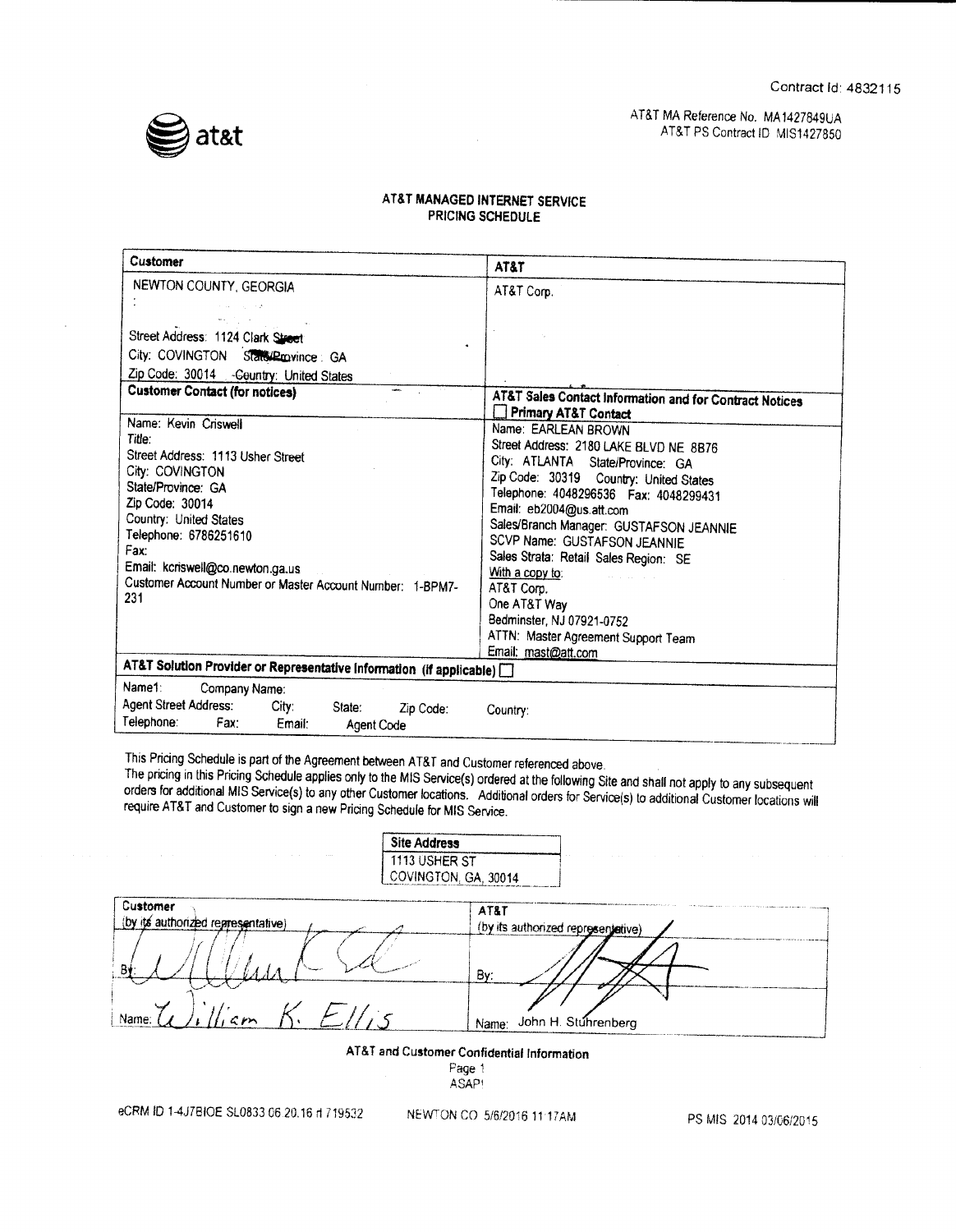AT&T MA Reference No. MA1427849UA AT&T PS Contract ID MIS1427850

 $\ddotsc$ 

### AT&T MANAGED INTERNET SERVICE PRICING SCHEDULE

 $\label{eq:1} \begin{split} \mathcal{L}_{\text{R}}(\mathcal{L}_{\text{max}}) = & \mathcal{L}_{\text{max}}(\mathcal{L}_{\text{max}}) \end{split}$ 

| วิสีเหตุสีน<br>Title: | Vice President, Government and Education Solutions, East<br>Title: |
|-----------------------|--------------------------------------------------------------------|
| Date:                 | July 29, 2016<br>Date:                                             |
|                       |                                                                    |

 $\mathbb{R}^n$  .

AT&T and Customer Confidential Information Page 2 ASAF!

eCRM ID 1-4. 17BIOE SL0833 06. 20.16 rt 719532 NEWTON CO 5/6/2016 11:17AM PS MIS 2014 03/06/2015

 $\bullet$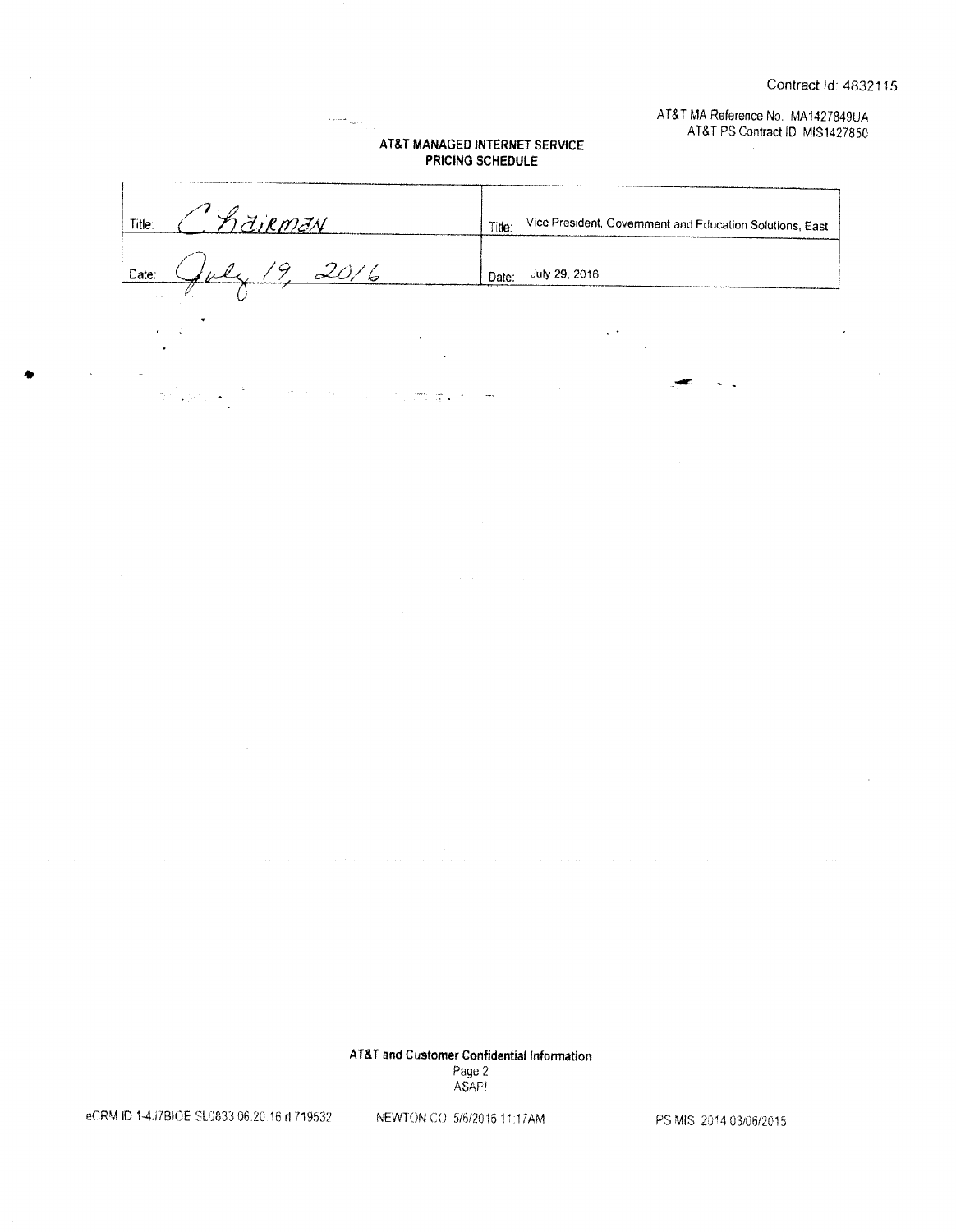Contract Id: 4832115

AT&T MA Reference No. MA1427849UA AT&T PS Contract ID MIS1427850

### AT&T MANAGED INTERNET SERVICE PRICING SCHEDULE

 $\mathbf{r}$ 

[INSERT COUNTY SEAL] **INSERT CORPORATE SEAL**]

Attest: Attest:  $By:$  yearch  $By:$ Printed Name:

the Gradien Community of the German Community of Printed Name: See Attached Secretary's Certificate

Title: County Clerk Title: ((Assistant) Corporate Secretary)



AT&T and Customer Confidential Information Page 3 ASAP!

eCRM ID 1-4J7BIOE SL0833 06.20.16 rt 719532 NEWTON CO 5/6/2016 11:17AM PS MIS 2014 03/06/2015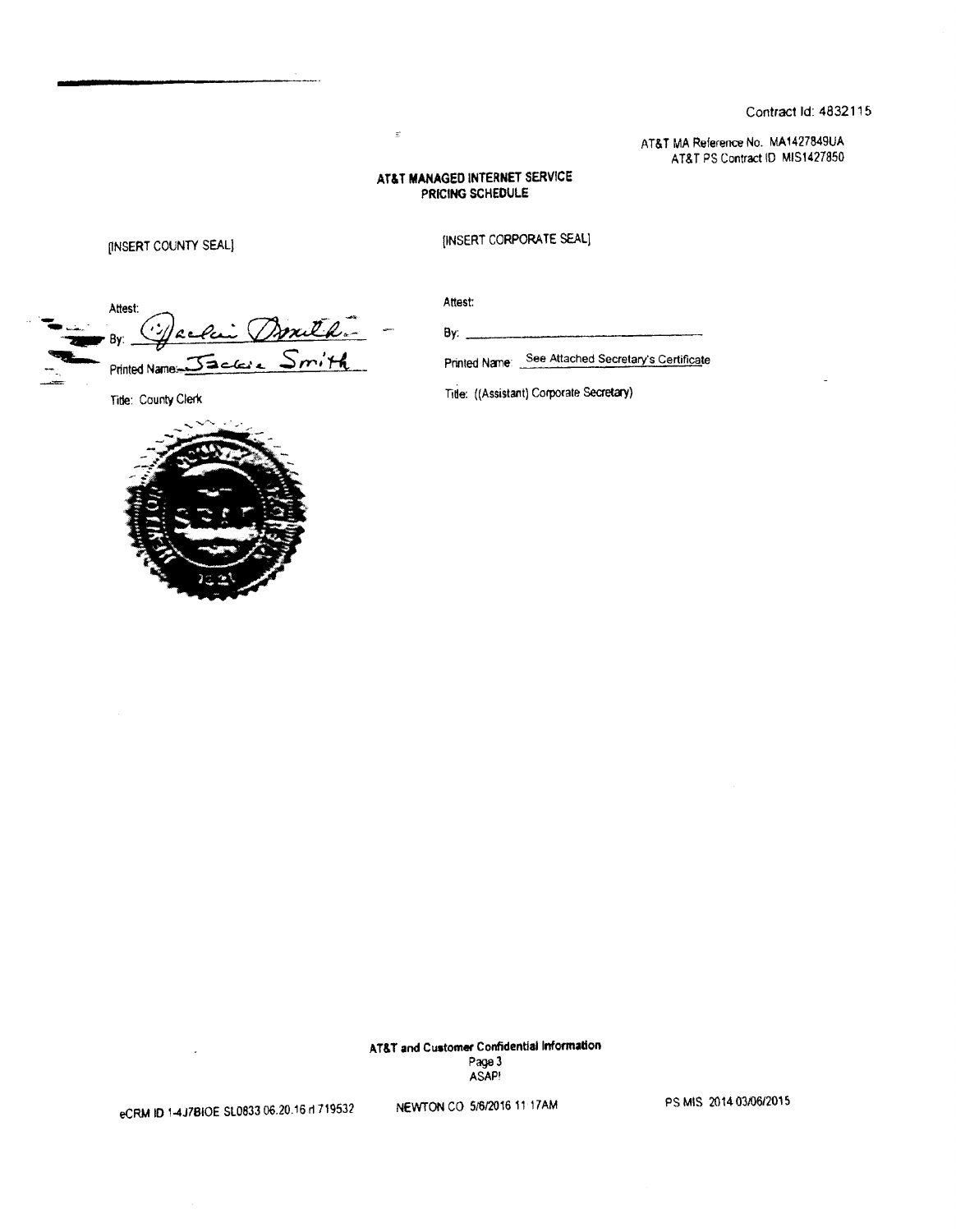

# SECRETARY'S CERTIFICATE

The undersigned, Delores McCarty, Assistant Secretary, AT&T Corp. (the "Company"), <sup>a</sup> corporation duly organized and validly existing under the laws of the State of New York does hereby<del>tertify:</del>

- tan<br>Se 1. That she is a duly crected, qualified and acting Assistant Secretary of the Company.
- 2. That John Stuhrenberg, VP, Global Business, Government & Education Solutions/East has the authority to sign the attached AT&T Managed Internet Service Pricing Schedule between AT&T Corp. and Newton County, Georgia (AT&T PS Contract ID MIS 1427850) under Master Agreement MA 1427849UA.
- 3. That she is one of the fully authorized and proper officers of the Company to make certificates in its behalf and that she has caused this Certificate to be executed and the seal of the Company to be hereunto appended as of the 29th day of July, 2016.

AT&T CORP.

Referen Mila

Delores McCarty, Assistant Secretary

CORPORATE SEAL]

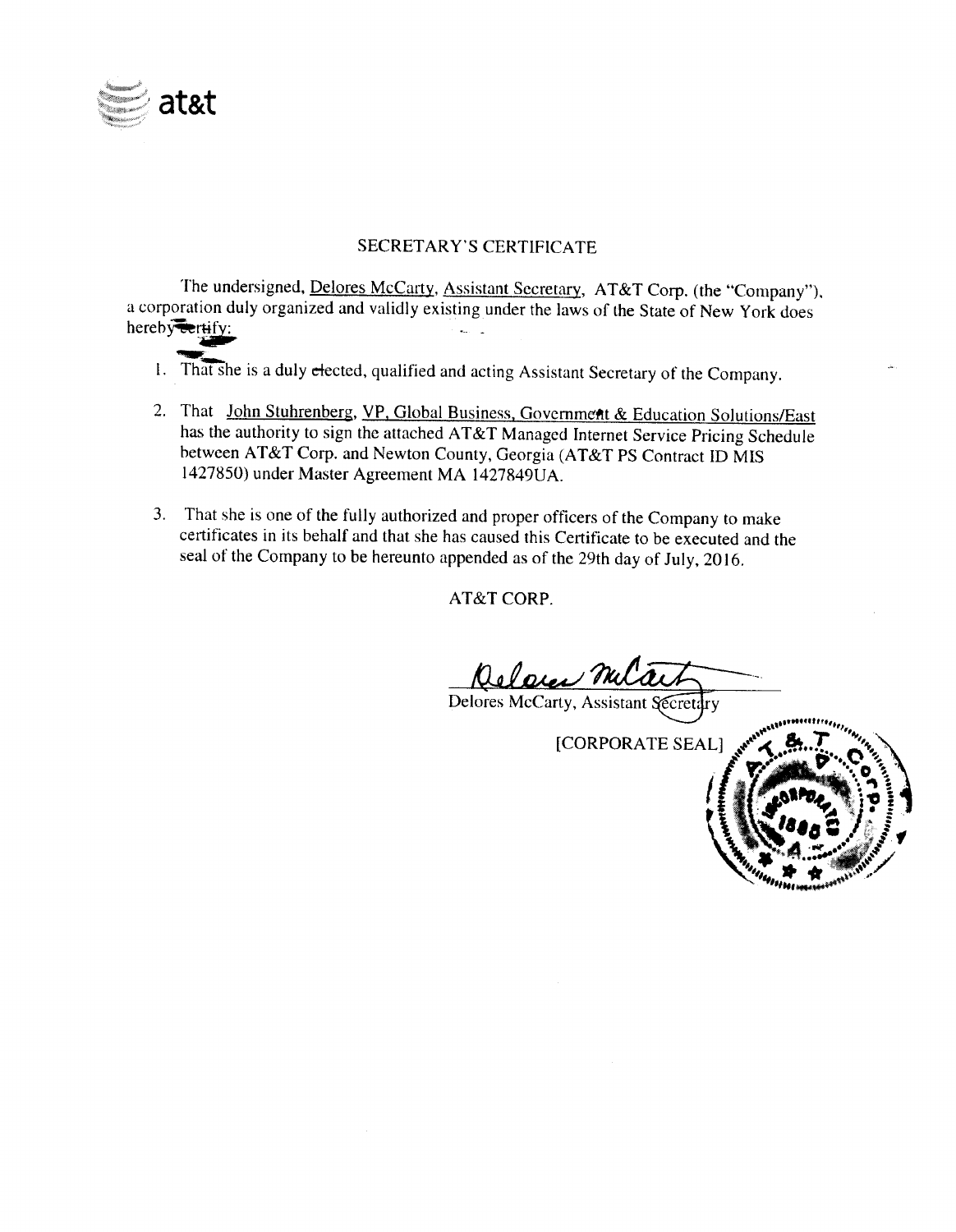### 1. SERVICES

| <b>Service</b>                      | <b>Service Publication Location</b>                                                    |  |
|-------------------------------------|----------------------------------------------------------------------------------------|--|
| AT&T Managed Internet Service (MIS) | http://serviceguidenew.att.com/sg_flashPlayerPage/MIS (Version current as of Effective |  |
|                                     | Date attached hereto as Exhibit "A" and is subject to change)                          |  |
| <b>AT&amp;T Bandwidth Services</b>  | http://serviceguidenew.att.com/sg_flashPlayerPage/BWS (Version current as of Effective |  |
|                                     | Date attached hereto as Exhibit "B" and is subject to change)                          |  |

The following Internet services are material terms of the Agreement:

- AT&T shall provide Internet at a speed of 100 Mbps to the wide- area network constructed pursuant to the Agreement.
- MIS shall be configured in the manner set forth in AT&T's RFP Response.  $\bullet$
- AT&T shall provide a credit allowance for service interruption as set forth inthe service level commitment set forth in the Service Guide.  $\bullet$
- AT&T shall exercise good faith efforts to have MIS provided to the wide- area network by October 1, 2016.
- AT&T may not monitor or collect Customer data other than for purposes necessary to comply with this Agreement. AT&T may not share or disclose Customer data in any manner to any third party without first obtaining the Customer' s prior written consent.

### 2. PRICING SCHEDULE TERM AND EFFECTIVE DATES

| <b>Pricing Schedule Term</b>                 | 60 months*                                     |
|----------------------------------------------|------------------------------------------------|
| <b>Pricing Schedule Term Start Date</b>      | <b>Effective Date of this Pricing Schedule</b> |
| <b>Effective Date of Rates and Discounts</b> | Effective Date of this Pricing Schedule        |

\*The Agreement term is for sixty (60) months from the Effective Date of this Pricing Schedule. However, Georgia law, O.C.G.A. § 36-60- 13, requires that the contract shall terminate absolutely and without further obligation on the part of Customer at the close of the calendar or fiscal year in which it was executed, that being December 31, 2016, and at the close of each succeeding calendar year for which it may be renewed. AT&T and Customer agree that notwithstanding any inconsistent provision herein, the requirement of O.C.G.A. § 36-60- 13 applies to the Agreement.

O. C. G. A.§ 36- 60- 13 also provides that the contract may be automatically renewed unless positive action is taken by the Customer to terminate such contract, and the nature of such action shall be determined by the Customer and specified in the contract. Customer agrees that the Pricing Schedule shall be automatically renewed for statutory compliance under O.C.G.A. §36-60-13 at the end of each calendar year for each year of the Agreement. unless Customer notifies AT&T in writing, no less than 60 days prior to the end of the calendar year (December 31st), that the Pricing Schedule will not be renewed for the following calendar year. Upon AT&T receiving said notice, the Pricing Schedule shall terminate absolutely and without further obligation on the part of either Party effective the last day of the calendar year. The renewals set forth above shall not extend the Agreement beyond the term set forth in the Pricing Schedule. Title to any supplies, materials, equipment, or other personal property shall remain in AT&T until fully paid for by the Customer.

#### 3. MINIMUM PAYMENT PERIOD

| <b>Service Components</b> | Percent of Monthly Charges Due Upon Termination<br><b>Prior to Completion of Minimum Payment Period</b> | <b>Minimum Payment Period</b><br>per Service Component               |
|---------------------------|---------------------------------------------------------------------------------------------------------|----------------------------------------------------------------------|
| All Service Components    | 50%                                                                                                     | Longer of 12 months or until the end<br>of the Pricing Schedule Term |

### 4. GRANDFATHERING AND WITHDRAWAL

#### Service and Service Component Withdrawals during Pricing Schedule Term

#### AT&T and Customer Confidential Information Page 4

ASAP!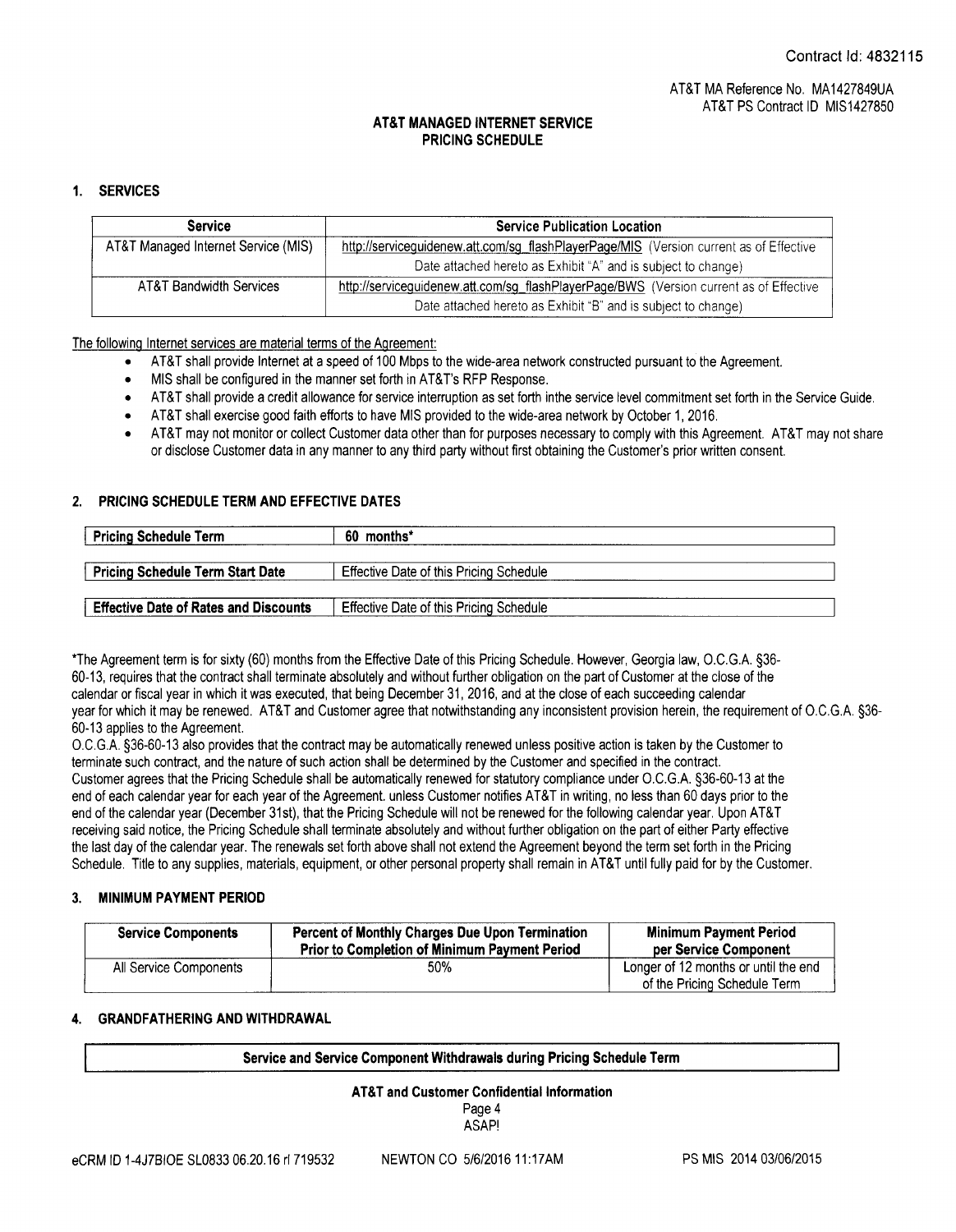## AT&T MA Reference No. MA1427849UA AT&T PS Contract ID MIS1427850

## AT&T MANAGED INTERNET SERVICE PRICING SCHEDULE

| Prior Notice Required from AT&T to Withdraw and<br><b>Terminate a Service</b>           | 12 months                                                                                                                                                                                                                                                                              |  |
|-----------------------------------------------------------------------------------------|----------------------------------------------------------------------------------------------------------------------------------------------------------------------------------------------------------------------------------------------------------------------------------------|--|
| Prior Notice Required from AT&T to Withdraw and<br><b>Terminate a Service Component</b> | 120 days                                                                                                                                                                                                                                                                               |  |
| <b>Applicable Services/Service Components</b>                                           | List provided in the 'Withdrawal of Service Matrix' section of the<br>General Provisions in the AT&T Business Service Guide:<br>http://serviceguidenew.att.com/sg_flashPlayerPage/GP (Version current as<br>of Effective Date attached hereto as Exhibit "C" and is subject to change) |  |

AT&T and Customer Confidential Information Page 5 ASAP!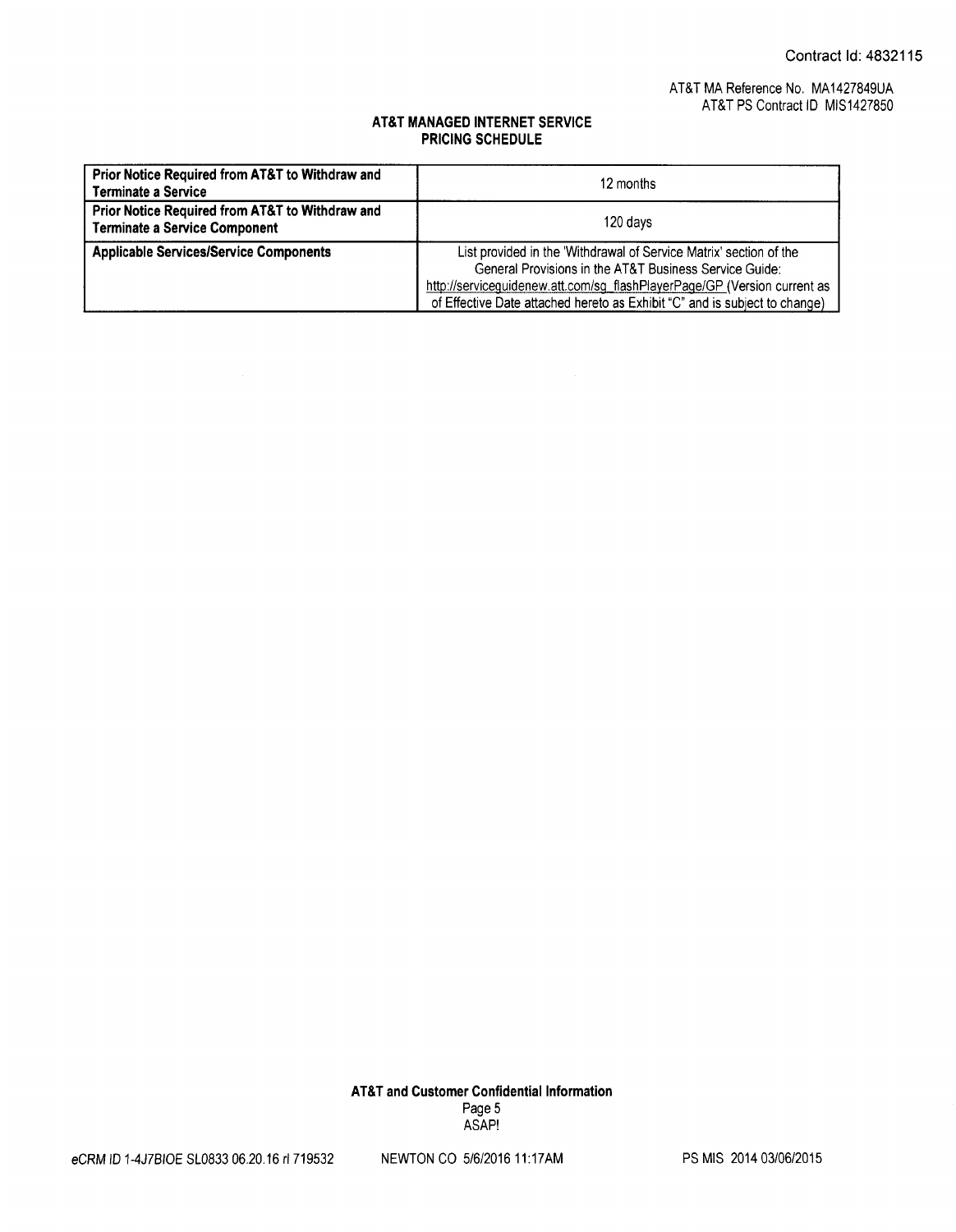### 5. RATES (US Mainland, and HI only)

### Section I: AT&T Managed Internet Service

#### Access Bandwidth-

#### Table 1: DNS Services

| Option                                                                                                                                               | <b>Undiscounted MRC</b> |
|------------------------------------------------------------------------------------------------------------------------------------------------------|-------------------------|
| Additional Primary DNS (available in increments of up to 15 zones with a maximum of 150 Kilobytes of zone file data)                                 | \$100 per DNS increment |
| Additional Secondary DNS (available in increments of up to 15 zones with a maximum of 150 Kilobytes of zone file data)                               | \$100 per DNS increment |
| Except as modified by written amendment to this Pricing Schedule, DNS Services are not a part of the Agreement and Customer shall not be charged for |                         |
| <b>DNS Services.</b>                                                                                                                                 |                         |

#### Table 2: MIS Tele— Installation

## Discount: 100.0%

| <b>MIS Speed</b>             | <b>Undiscounted MIS</b><br><b>Installation Fee</b> | <b>Undiscounted MIS w/ Managed Router</b><br><b>Installation Fee</b> |
|------------------------------|----------------------------------------------------|----------------------------------------------------------------------|
| 56 Kbps                      | \$1,000                                            | \$1,000                                                              |
| 128 Kbps - 1.5 Mbps          | \$1,000                                            | \$1,000                                                              |
| $NxT-1$                      | \$2,500                                            | \$2,500                                                              |
| Tiered/Full T-3              | \$5,000                                            | N/A                                                                  |
| Tiered OC-3, OC-12,<br>OC-48 | \$10,000                                           | N/A                                                                  |
| Ethernet                     | \$1,500#                                           | \$1,500***                                                           |
| 10 Gig Ethernet* and up      | \$1,500#                                           | \$1,500                                                              |

\* Service not available with MPLS PNT

Pricing available for MIS speeds of 100 Mbps and below and with electrical interfaces only.

 $\bar{\lambda}$ 

Pricing also applies to Service locations in Alaska

#### Table 3: On-Site Installation

Discount: 100.0 %

| <b>MIS Speed</b>          | <b>Undiscounted MIS w/ Managed Router Only</b><br><b>Installation Fee</b> |
|---------------------------|---------------------------------------------------------------------------|
| 56 Kbps                   | \$999                                                                     |
| 128 Kbps - 1.5 Mbps       | \$999                                                                     |
| $NxT-1$                   | \$999                                                                     |
| Tiered/Full T-3           | \$1,000                                                                   |
| Tiered OC-3, OC-12, OC-48 | \$10,000                                                                  |
| Ethernet                  | \$1,500'                                                                  |
| 10 Gig Ethernet and up    | \$1,500                                                                   |
| Nx10Gig Ethernet          | \$3,500                                                                   |

Pricing also applies to Service locations in Alaska

### Table 4: Flexible Bandwidth Billing Option— Ethernet'

# AT&T and Customer Confidential Information Page 6 ASAP!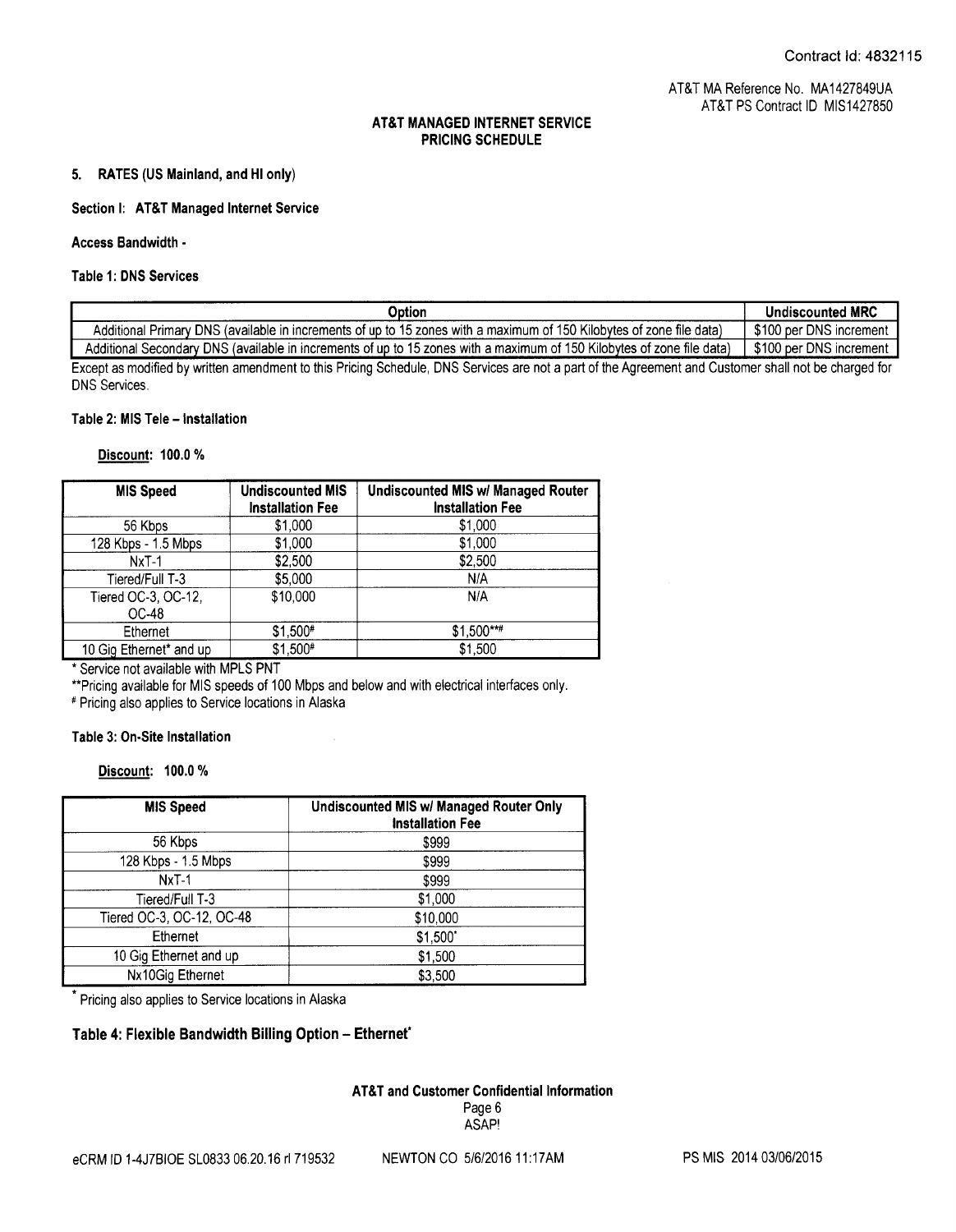$\hat{\boldsymbol{\beta}}$ 

### AT&T MANAGED INTERNET SERVICE PRICING SCHEDULE

| MIS & MIS w/Managed Router Discount: 62.0 %<br>Applies to all Tiered Bandwidth Minimum Commitments in this table unless an<br>override discount is indicated. |                                                         | Incremental Usage Fee Discount: 62.0 %<br>This discount applies to all Tiered Bandwidth<br>Minimum Commitments in this table unless<br>an override discount is indicated. |                                                      |
|---------------------------------------------------------------------------------------------------------------------------------------------------------------|---------------------------------------------------------|---------------------------------------------------------------------------------------------------------------------------------------------------------------------------|------------------------------------------------------|
| <b>Tiered Bandwidth</b><br><b>Minimum Commitment</b>                                                                                                          | <b>Undiscounted MIS MRC</b>                             | Undiscounted MIS w/<br><b>Managed Router MRC</b>                                                                                                                          | <b>Undiscounted Incremental Usage Fee</b>            |
|                                                                                                                                                               | MIS & MIS w/ Managed Router Discount for the following: |                                                                                                                                                                           | Incremental Usage Fee Discount for the<br>following: |
| 0.5 Mbps                                                                                                                                                      | \$257                                                   | \$385                                                                                                                                                                     | \$940                                                |
| 1.0 Mbps                                                                                                                                                      | \$258                                                   | \$386                                                                                                                                                                     | \$510                                                |
| 1.5 Mbps                                                                                                                                                      | \$259                                                   | \$387                                                                                                                                                                     | \$380                                                |
| 2 Mbps                                                                                                                                                        | \$260                                                   | \$388                                                                                                                                                                     | \$355                                                |
| 3 Mbps                                                                                                                                                        | \$261                                                   | \$389                                                                                                                                                                     | \$340                                                |
| 4 Mbps                                                                                                                                                        | \$262                                                   | \$390                                                                                                                                                                     | \$325                                                |
| 5 Mbps                                                                                                                                                        | \$263                                                   | \$391                                                                                                                                                                     | \$270                                                |
| 6 Mbps                                                                                                                                                        | \$264                                                   | \$392                                                                                                                                                                     | \$250                                                |
| 7 Mbps                                                                                                                                                        | \$265                                                   | \$393                                                                                                                                                                     | \$245                                                |
| 8 Mbps                                                                                                                                                        | \$266                                                   | \$394                                                                                                                                                                     | \$235                                                |
| 9 Mbps                                                                                                                                                        | \$267                                                   | \$395                                                                                                                                                                     | \$230                                                |
|                                                                                                                                                               | MIS & MIS w/ Managed Router Discount for the following: |                                                                                                                                                                           | Incremental Usage Fee Discount for the<br>following: |
| 10 Mbps                                                                                                                                                       | \$268                                                   | \$396                                                                                                                                                                     | \$198.00                                             |
| 15 Mbps                                                                                                                                                       | \$359                                                   | \$487                                                                                                                                                                     | \$162.33                                             |
| 20 Mbps                                                                                                                                                       | \$449                                                   | \$577                                                                                                                                                                     | \$144.25                                             |
| 25 Mbps                                                                                                                                                       | \$542                                                   | \$670                                                                                                                                                                     | \$134.00                                             |
|                                                                                                                                                               | MIS & MIS w/ Managed Router Discount for the following: |                                                                                                                                                                           | Incremental Usage Fee Discount for the<br>following: |
| 30 Mbps                                                                                                                                                       | \$633                                                   | \$761                                                                                                                                                                     | \$126.83                                             |
| 35 Mbps                                                                                                                                                       | \$680                                                   | \$854                                                                                                                                                                     | \$122.00                                             |
| 40 Mbps                                                                                                                                                       | \$812                                                   | \$945                                                                                                                                                                     | \$118.13                                             |
| 45 Mbps                                                                                                                                                       | \$817                                                   | \$950                                                                                                                                                                     | \$105.56                                             |
|                                                                                                                                                               | MIS & MIS w/ Managed Router Discount for the following: |                                                                                                                                                                           | Incremental Usage Fee Discount for the<br>following: |
| 50 Mbps                                                                                                                                                       | \$813                                                   | \$955                                                                                                                                                                     | \$95.50                                              |
| 60 Mbps                                                                                                                                                       | \$946                                                   | \$1,100                                                                                                                                                                   | \$91.67                                              |
| 70 Mbps                                                                                                                                                       | \$1,032                                                 | \$1,200                                                                                                                                                                   | \$85.71                                              |
| 75 Mbps                                                                                                                                                       | \$1,118                                                 | \$1,300                                                                                                                                                                   | \$86.67                                              |
| 80 Mbps                                                                                                                                                       | \$1,204                                                 | \$1,420                                                                                                                                                                   | \$88.75                                              |
| 90 Mbps                                                                                                                                                       | \$1,290                                                 | \$1,500                                                                                                                                                                   | \$83.33                                              |
| MIS & MIS w/ Managed Router Discount for the following:                                                                                                       |                                                         | Incremental Usage Fee Discount for the<br>following:                                                                                                                      |                                                      |
| 100 Mbps                                                                                                                                                      | \$1,400                                                 | \$1,555                                                                                                                                                                   | \$77.75                                              |
| 120 Mbps                                                                                                                                                      | \$1,770                                                 | \$1,937                                                                                                                                                                   | \$80.71                                              |
| 144 Mbps                                                                                                                                                      | \$1,790                                                 | \$1,960                                                                                                                                                                   | \$68.06                                              |
| 150 Mbps                                                                                                                                                      | \$1,800                                                 | \$1,965                                                                                                                                                                   | \$65.50                                              |
| 155 Mbps                                                                                                                                                      | \$1,820                                                 | \$2,020                                                                                                                                                                   | \$65.16                                              |
| MIS & MIS w/ Managed Router Discount for the following:                                                                                                       |                                                         | Incremental Usage Fee Discount for the<br>following:                                                                                                                      |                                                      |
| 200 Mbps                                                                                                                                                      | \$2,000                                                 | \$2,100                                                                                                                                                                   | \$52.50                                              |
| 250 Mbps                                                                                                                                                      | \$2,150                                                 | \$2,240                                                                                                                                                                   | \$44.80                                              |
| 300 Mbps                                                                                                                                                      | \$2,250                                                 | \$2,620                                                                                                                                                                   | \$43.67                                              |

AT&T and Customer Confidential Information

Page 7 ASAP!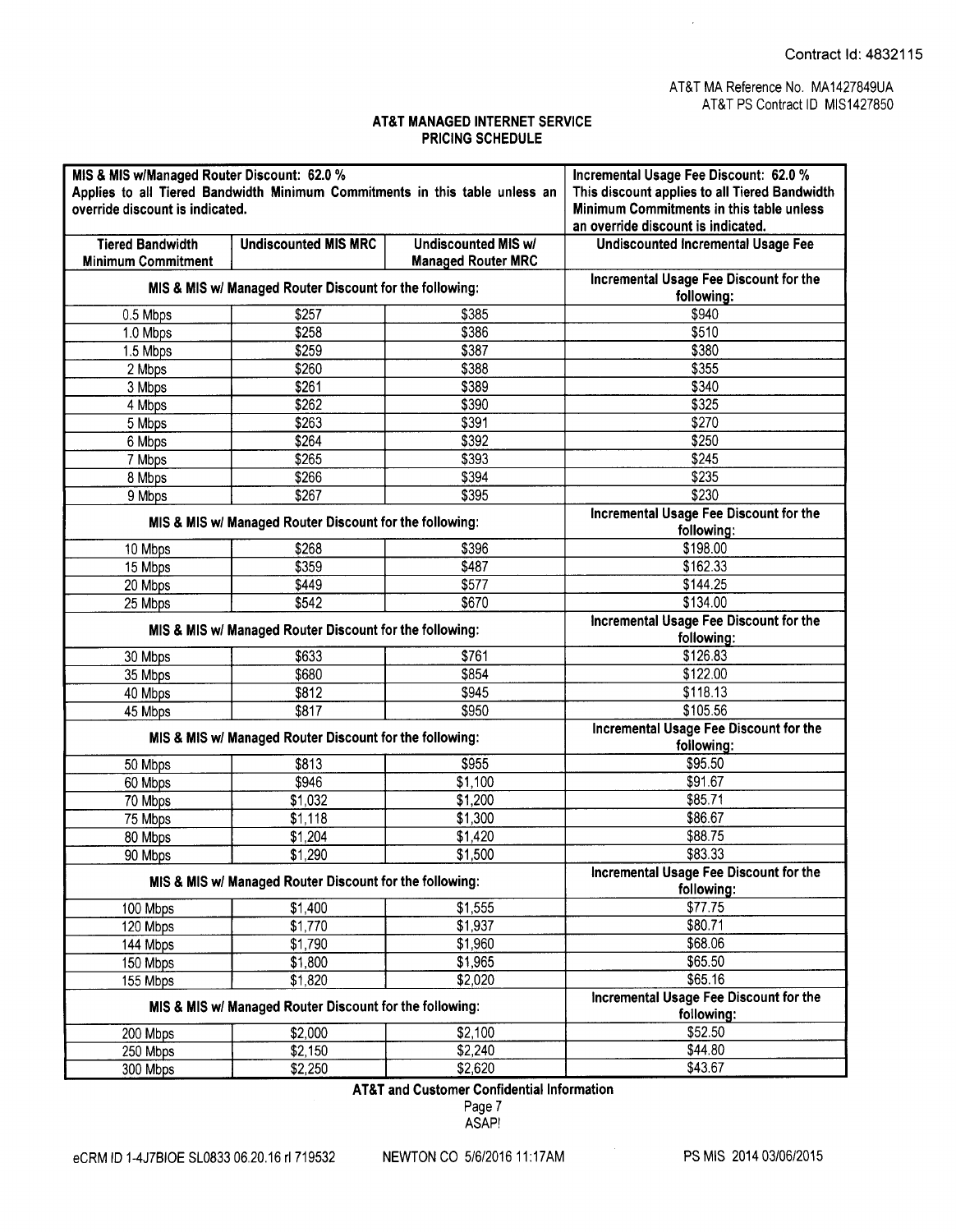| 350 Mbps                                                | \$2,500 | \$3,125                                              | \$44.64 |
|---------------------------------------------------------|---------|------------------------------------------------------|---------|
| MIS & MIS w/ Managed Router Discount for the following: |         | Incremental Usage Fee Discount for the<br>following: |         |
| 400 Mbps                                                | \$2,700 | \$3,380                                              | \$42.25 |
| 450 Mbps                                                | \$3,000 | \$3,720                                              | \$41.33 |
| 500 Mbps                                                | \$3,500 | \$4.325                                              | \$43.25 |
| 550 Mbps                                                | \$3,650 | \$4,425                                              | \$40.23 |
| 600 Mbps                                                | \$4,096 | \$4,840                                              | \$40.33 |
| 622 Mbps                                                | \$4,117 | \$5.000                                              | \$40.19 |
| MIS & MIS w/ Managed Router Discount for the following: |         | Incremental Usage Fee Discount for the<br>following: |         |
| 700 Mbps                                                | \$4,199 | \$5,240                                              | \$37.43 |
| 800 Mbps                                                | \$4,301 | \$5,440                                              | \$34.00 |
| 900 Mbps                                                | \$4,403 | \$5,540                                              | \$30.78 |
| 1000 Mbps                                               | \$4,505 | \$5,620                                              | \$28.10 |

Pricing also applies to Service locations in Alaska( Override discounts are not applicable to Service locations in Alaska)

### Table 5: Local Access

Local access prices listed below are for orders placed within 12 months of this Pricing Schedule Effective Date ("Local Access Pricing Term"). All local access orders placed after the expiration of the Local Access Pricing Term will be treated on an individual case basis, and set out in a Pricing Addendum signed by the parties or an AT&T order form signed by Customer and accepted by AT&T, as applicable.

| <b>NPA/NXX</b> | Location                                                                     | <b>Access</b><br><b>Bandwidth</b>      | <b>Local Access Non-Recurring Charge</b> | <b>Local Access Net Monthly Recurring</b><br>Charge |
|----------------|------------------------------------------------------------------------------|----------------------------------------|------------------------------------------|-----------------------------------------------------|
| 770784         | <b>1113 USHER</b><br>ST.<br>COVINGTON,<br>GA, 30014,<br><b>United States</b> | <b>MIS Ethernet</b><br>Access 100 Mbps | \$0.00                                   | \$738.00                                            |

## Section ll: Additional Service Fees

| hours<br>tdurina<br>Moving<br>-ee                                                                                                         | .000<br>location<br>, ner             |
|-------------------------------------------------------------------------------------------------------------------------------------------|---------------------------------------|
| $\frac{1}{1}$ hours – 8:00 a.m.<br>to 5:00 p.m.<br>Additional Moving<br>Friday)<br>. Mondav through<br>Fee (outside standard operating ). | Additional \$500<br>location<br>, per |
| AO IVILIA - III MILIANA - III MILIA - III LE LE Octobre lessatives la Alesles.                                                            |                                       |

Subject to availability, pricing also applies to Service locations in Alaska